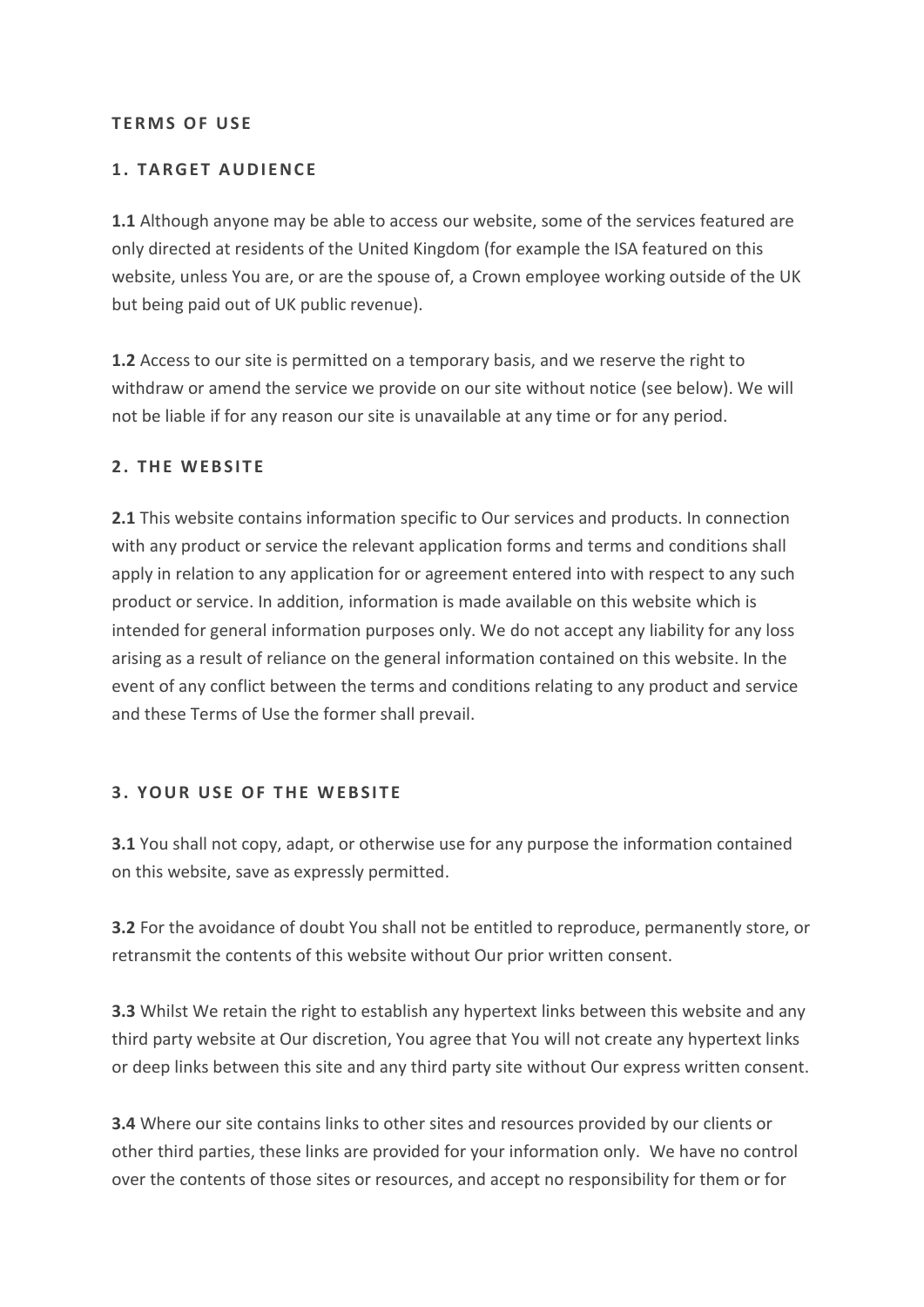any loss or damage that may arise from your use of them.

**3.5** You must not :

3.5.1 Introduce or attempt to introduce any virus or any other contaminant to the website or any of Our systems;

3.5.2 In any way attempt to access, alter, de-compile, reverse engineer, destroy or otherwise tamper with any part of the website or any of Our systems;

3.5.3 Interfere with the use of another person's access to or use of the website;

3.5.4 Obtain access to information relating to another person which is on Our system;

3.5.5 Use or attempt to use the website or any of Our systems for any unlawful or immoral purpose;

3.5.6 Use the website for any commercial purpose;

3.5.7 Use the website or any of Our systems to create a database (electronic or otherwise) that includes material downloaded or otherwise obtained from the website or any of Our systems.

# **4. T E R M I N A T I O N**

**4.1** We shall be entitled to suspend or terminate Your access to the website if We become aware and determine that You have breached any of these Terms of Use.

## **5. O U R L I A B I L I T Y**

**5.1** Any personal details We collect from You We will only use in accordance with Our Privacy Policy which can be found on this website.

**5.2** We may update this website from time to time and the content or the services featured on the website are subject to change at any time without notice. While We try and ensure that all information on Our website is accurate, errors may occur and We accept no liability for such errors. If We discover an error We will amend the website as soon as reasonably possible.

**5.3** We may edit these Terms of Use from time to time.

**5.4** To the extent permitted by any applicable law, We:

5.4.1 exclude any liability and express or implied warranties (including, but not limited to, any express or implied warranties as to fitness for purpose, accuracy and completeness of content, quality and availability), relating to Your access and use of the website and as to the content featured on the website.